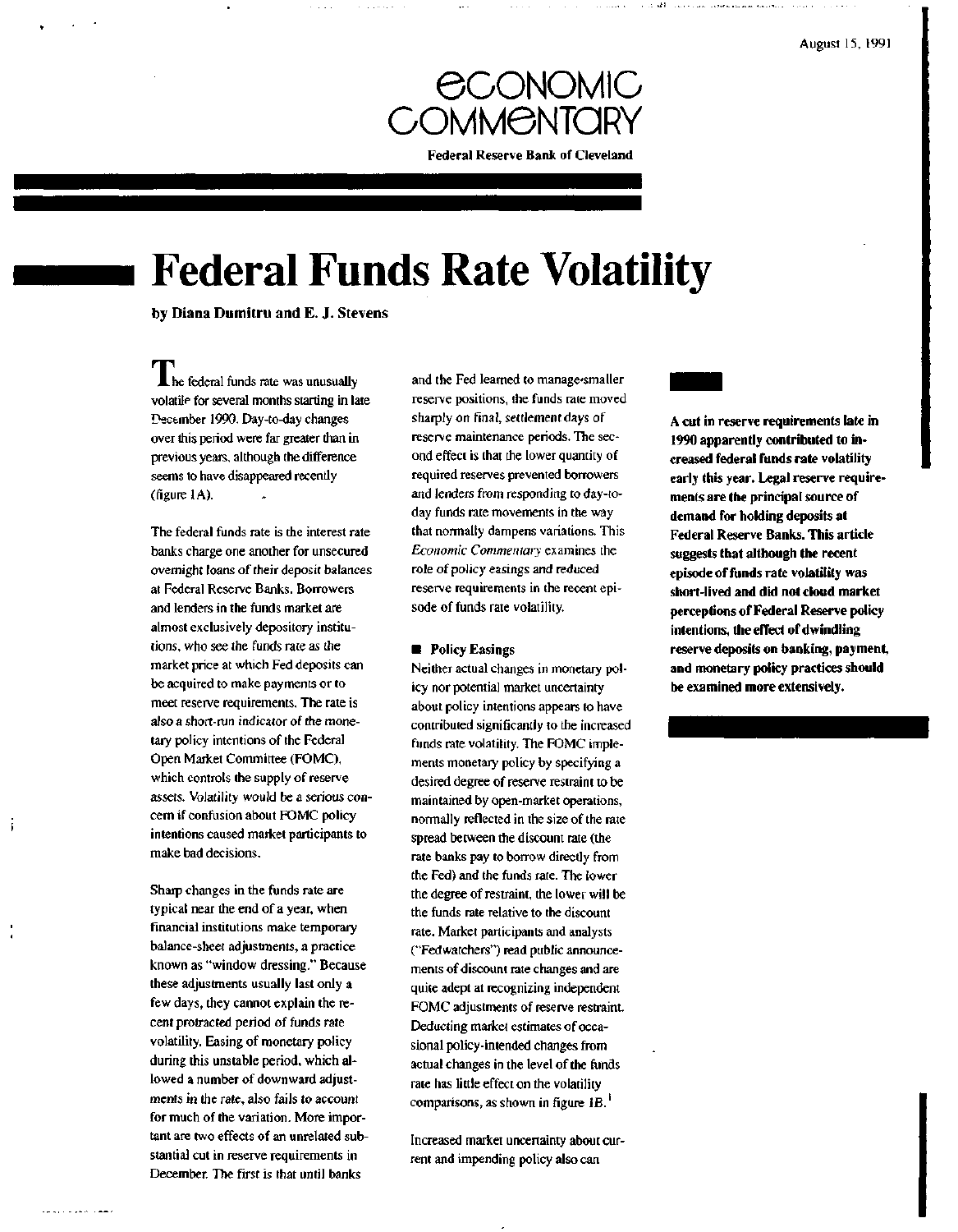affect the funds rate. The less certain the perception of policy, the greater will be the range within which interest rates might trade without inducing borrowers or lenders to enter the market to take advantage of low or high rates. However, market commentary reported through wire information services and in newspapers during this episode contained no hint of unusual, or unusually wide, differences of opinion about the funds-rate level thought to be consistent with FOMC directives. Moreover, increased volatility was restricted to markets for instruments with the shortest maturities. For example, the interest rate on overnight repurchase agreements, a widely traded form of secured overnight loan, showed a comparable increase in volatility; no increase emerged in markets for threemonth or long-term Treasury securities.

In large part, uniform perceptions of policy can be traced to consistent signals emitted by routine operations of the "Desk," the domestic securities trading department of the Federal Reserve Bank of New York, which conducts openmarket operations on behalf of the FOMC. Fedwatchers make daily estimates of the amount of reserves they think the Desk must add or drain to maintain the perceived degree of reserve restraint, indexed by a level of the funds rate. Actual open-market operations are then scrutinized for their consistency with preserving the funds rate at, or returning it to, that perceived target. Comparing the three-month periods before and after the December reserve requirement reduction indicates no change in policy implementation. $<sup>2</sup>$ </sup>

**• Reduced Reserve Requirements** In December 1990, the Board of Governors reduced reserve requirements from 3 percent to zero on Eurocurrency liabilities and on nonpersonal time deposits of less than 1*<sup>x</sup>/i* years maturity. Half the reduction took effect on December 13, and the full reduction began on December  $27<sup>3</sup>$ . All else equal, the change would have produced a decline of almost \$14 billion in the quantity of reserve assets (deposits at the Fed plus

vault cash) demanded by banks to meet reserve requirements.

The FOMC must match any reduction in demand for reserve assets with an equivalent reduction in supply in order to maintain its desired degree of reserve restraint. This is because individual banks have no incentive to hold noninterest-bearing excess reserves overnight as long as the funds rate is above zero. Allowing a \$14 billion decline in required reserve demand to be translated into an equivalent excess supply initially would have sent the funds rate plunging to zero until the excess supply had been eliminated by excessive expansion of money and bank credit. That is, if banks were to work off a \$14 billion excess supply of reserve assets in the long run by investing in earning assets, the excess funds would not be completely absorbed by increased requirements until transactions deposits rose at least \$ 117 billion (\$14 billion is 12 percent — the highest marginal reserve requirement of \$117 billion). This increase would have exceeded the cumulative growth in transactions deposits over the entire preceding four-year period.

The Desk's job of reducing supply had to focus on reserve deposits rather than on vault cash. Banks' demands for vault cash are largely determined by operating needs, not by reserve requirements, and vault cash applied to required reserves increased by a normal seasonal amount over the first four biweekly reserve maintenance periods following December's cut in requirements. Actual holdings of reserve deposits, on the other hand, plummeted over the same period, from \$34 billion to less than \$19 billion. This enormous contraction in the supply of reserve deposits was almost, but not entirely, equal to the combined reduction in demand stemming from 1) the increase in vault cash applied to reserve requirements, 2) the cut in reserve requirements, and 3) a normal seasonal decline in reservable transactions deposits. Any remainder — whether more or less than demanded — would have been included in measured excess reserve deposits.<sup>4</sup>





SOURCE: Board of Governors of the Federal Reserve System.





a. Deviation on settlement day from the average level over the previous 13 days of the period.

b. Deviation of maintenance-period average from April-September 1990 average.

**SOURCE:** Board of Governors of the Federal Reserve System.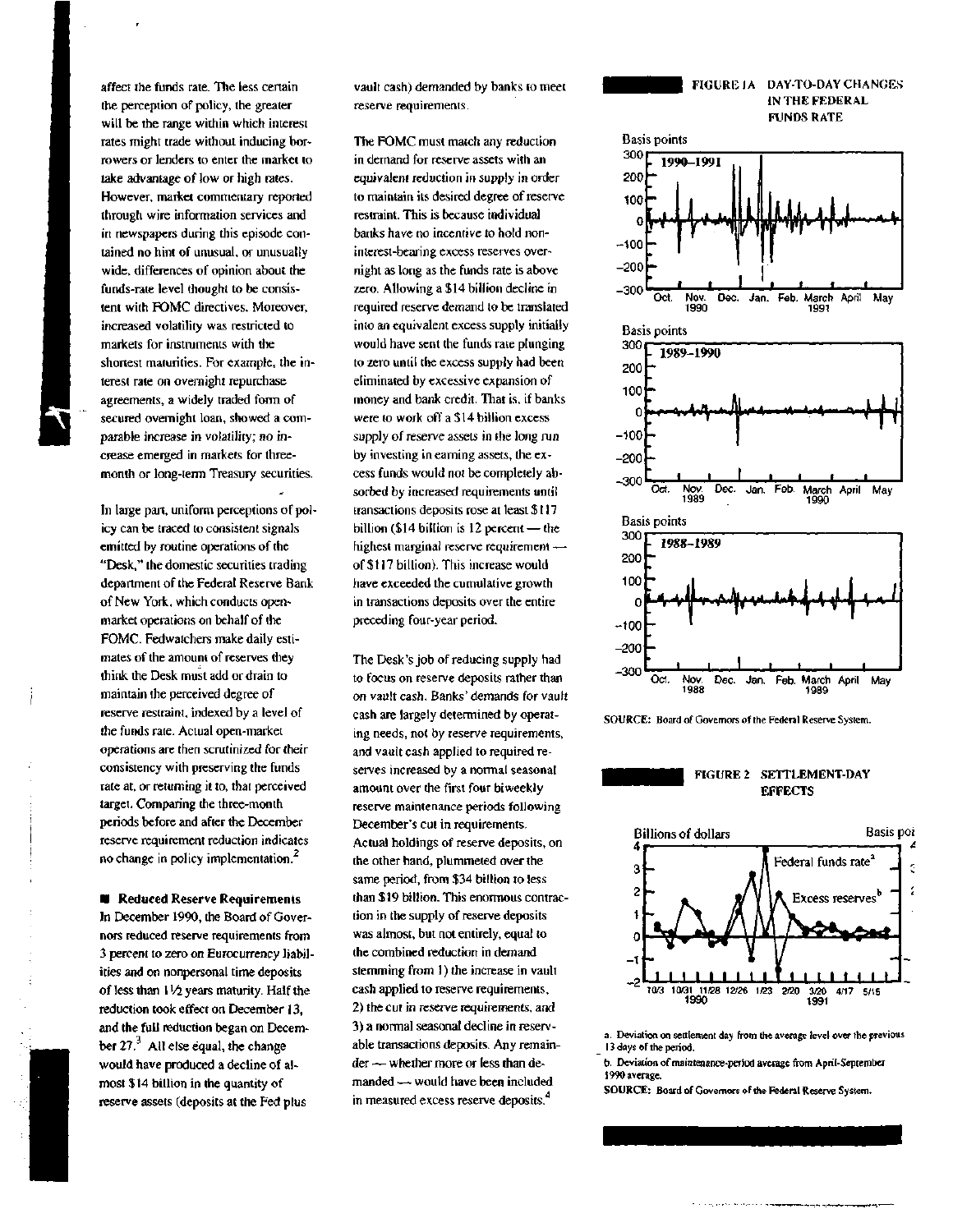





SOURCE: Board of Governors of Ihe Federal Reserve System.

*Settlement-Day Rate Volatility.* One source of increased funds rate volatility can be traced to the Desk's inability to determine the exact amount of reserves to supply in order to cover transitional increases in involuntary demands for excess reserve deposits. The cut in reserve requirements meant that some banks no longer had to hold any reserve deposits because their operating needs for vault cash became more than adequate to satisfy their reduced requirements. $3$  In fact, between mid-December and early February, such surplus vault cash holdings grew about \$2 billion more than in the same period of the two previous years. Until the additional banks holding surplus vault cash (as well as those with substantially reduced needs to hold reserve deposits) developed methods for operating with zero or very small reserve deposit balances, their "demand" for excess reserve deposits could be said to have increased.

Desk "errors" in offsetting excess reserve "demand" by increasing the reserve deposit supply would be expected to show up in the funds rate, especially on the last, settlement day of a maintenance period. Because banks must hold required reserves only *on average* over a 14-day maintenance period, they have more tolerance for unwanted or deficient holdings of reserve deposits before the last day, intending to offset them later.

ولها والتروات والمحادث

Excess reserve deposits averaged slightly less than \$1 billion over the six months prior to December's cut in reserve requirements. Although the supply doubled in the first period of reduced requirements, the total was insufficient to prevent the settlement-day funds rate from rising almost 200 basis points above its average level on the previous 13 days of the period. Thereafter, the amount of additional excess reserves supplied and the deviation of the settlement-day funds rate from its average over the prior 13 days moved in an exaggerated inverse pattern through successive maintenance periods in January and February (see figure 2). This inverse relationship continued through May, but was far less pronounced, suggesting that the demand and supply of reserves began to stabilize close to the previous average level of excess reserves.

*Arbitrage Breakdown.* The most unusual aspect of this episode was that, even after deducting policy-related changes and eliminating settlement days from the comparisons, the funds rate still was more volatile than in previous years (figure 1C). Normally, with a clear market expectation of a funds-rate level consistent with the FOMC's desired degree of reserve restraint, arbitrage between days within a maintenance period can maintain a reasonably stable effective rate. When the rate comes under upward pressure, banks lend funds, postponing

their accumulation of reserve deposit holdings to take advantage of the anticipated future opportunity to borrow when the rate has declined to the expected level. Similarly, when the rate comes under downward pressure, banks borrow funds, accelerating their accumulation of reserve deposit holdings to take advantage of the anticipated future opportunity to lend, or to avoid borrowing, when the rate has risen to the expected level.

Arbitrage became less effective in smoothing the funds rate because lower reserve requirements reduced borrowers' and lenders' need for reserves. This dampened their ability to respond to pressures on the daily rate emanating from variations in the daily supply and distribution of reserve deposits. That is, lower reserve requirements reduced banks' demand for reserve deposits that could be postponed (limiting rate increases) or accelerated (limiting rate decreases). Initially, the decline in demand was even greater than the cut in requirements because it was augmented by seasonal shrinkage of reservable transactions deposits and seasonal increases in vault cash. $<sup>6</sup>$  With an un-</sup> changed, stiff penalty for overnight overdrafts, arbitrage became more restricted. And with banks' apparent unwillingness to rely more heavily on the discount window than on the funds market, more limited arbitrage resulted in wider movements in the funds rate.